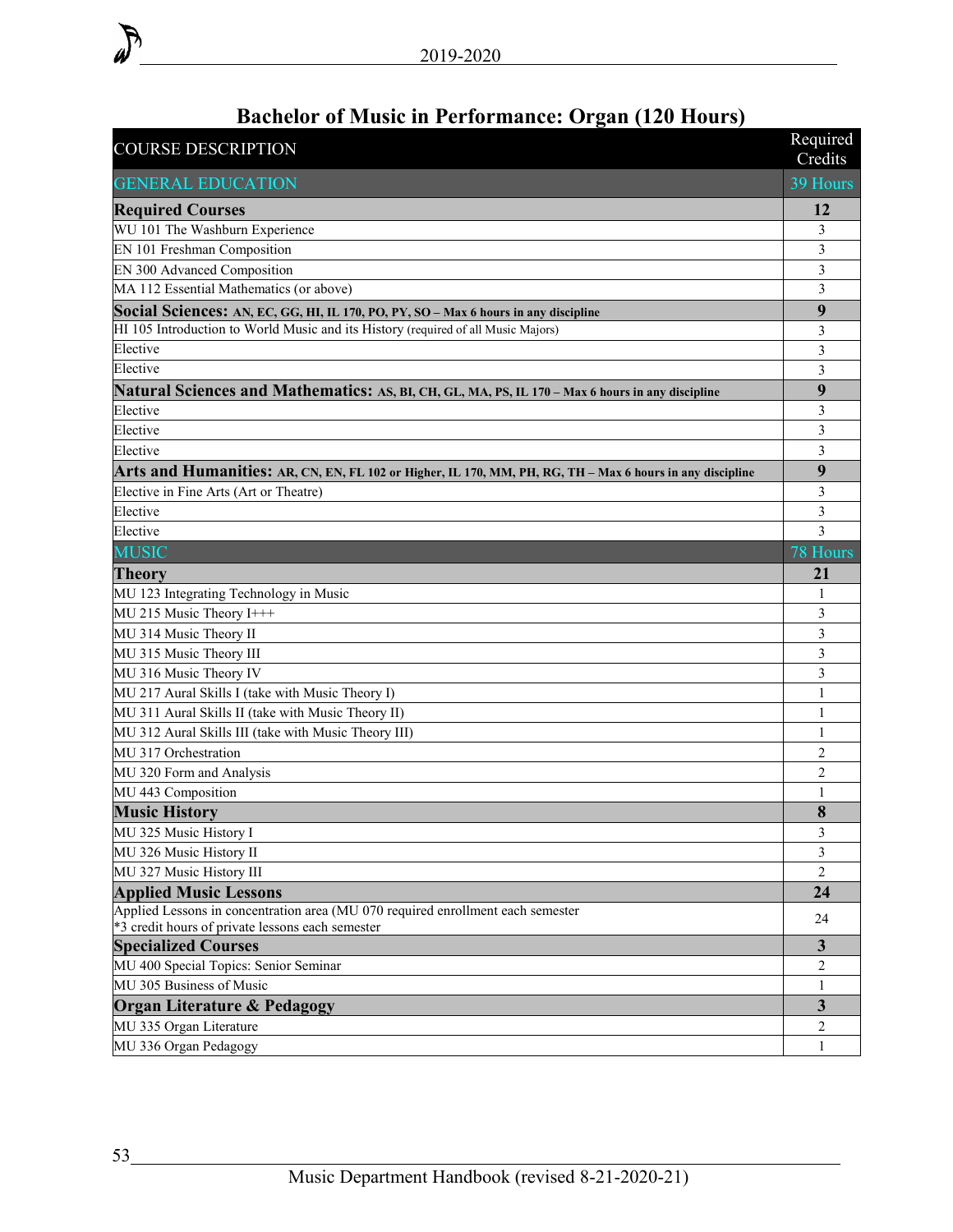| <b>Ensembles</b>                                                                                                                                                              | 10                      |  |  |  |  |
|-------------------------------------------------------------------------------------------------------------------------------------------------------------------------------|-------------------------|--|--|--|--|
| MU 244/444 Accompanying                                                                                                                                                       |                         |  |  |  |  |
| <b>Small Ensembles:</b>                                                                                                                                                       | $\overline{2}$          |  |  |  |  |
| Conducting                                                                                                                                                                    | $\overline{\mathbf{3}}$ |  |  |  |  |
| MU 237 Choral Lab (requirement for conducting courses; enroll for 0 credit)                                                                                                   |                         |  |  |  |  |
| MU 238 Instrumental Lab (requirement for conducting courses; enroll for 0 credit)                                                                                             |                         |  |  |  |  |
| MU 240 Beginning Conducting                                                                                                                                                   |                         |  |  |  |  |
| MU 441 Advanced Choral Conducting                                                                                                                                             |                         |  |  |  |  |
| MU 442 Advanced Instrumental Conducting                                                                                                                                       |                         |  |  |  |  |
| <b>Music Electives</b>                                                                                                                                                        | 6                       |  |  |  |  |
| Elective                                                                                                                                                                      |                         |  |  |  |  |
| Elective                                                                                                                                                                      | 1                       |  |  |  |  |
| Elective                                                                                                                                                                      |                         |  |  |  |  |
| Elective                                                                                                                                                                      | 1                       |  |  |  |  |
| Elective                                                                                                                                                                      | 1                       |  |  |  |  |
| Elective                                                                                                                                                                      | $\mathbf{1}$            |  |  |  |  |
| General Studies Electives (from any department)                                                                                                                               | 3 Hours                 |  |  |  |  |
| Elective                                                                                                                                                                      |                         |  |  |  |  |
| Elective                                                                                                                                                                      |                         |  |  |  |  |
| Elective                                                                                                                                                                      |                         |  |  |  |  |
| Music Department Proficiency Requirements<br>(complete the following prior to scheduling the 4 <sup>th</sup> Semester Performance Proficiency Exam)                           |                         |  |  |  |  |
| Piano Proficiency Exam (PPE)                                                                                                                                                  | X                       |  |  |  |  |
| Rhythmic Perception Exam (RPE): students deficient in rhythmic perception must take MU 122 Rhythmic Perception<br>(1credit; credit does not count toward degree requirements) | $\overline{\mathbf{X}}$ |  |  |  |  |
| <b>48 Recital Credits</b>                                                                                                                                                     | X                       |  |  |  |  |
| Pass MU 215 Music Theory I with a C or higher                                                                                                                                 | X                       |  |  |  |  |
| Pass MU 217 Aural Skills I with a C or higher                                                                                                                                 | X                       |  |  |  |  |
| 4 <sup>th</sup> Semester Performance Proficiency Exam+++                                                                                                                      | X                       |  |  |  |  |
| Pass Junior Recital Jury and present Junior Recital                                                                                                                           | $\mathbf{X}$            |  |  |  |  |
| Pass Senior Recital Jury and present Senior Recital                                                                                                                           |                         |  |  |  |  |
| <b>TOTAL DEGREE HOURS</b>                                                                                                                                                     | 120                     |  |  |  |  |

**+++4th semester jury components: Students who pass can enroll in upper division lessons, ensembles, and music classes.**